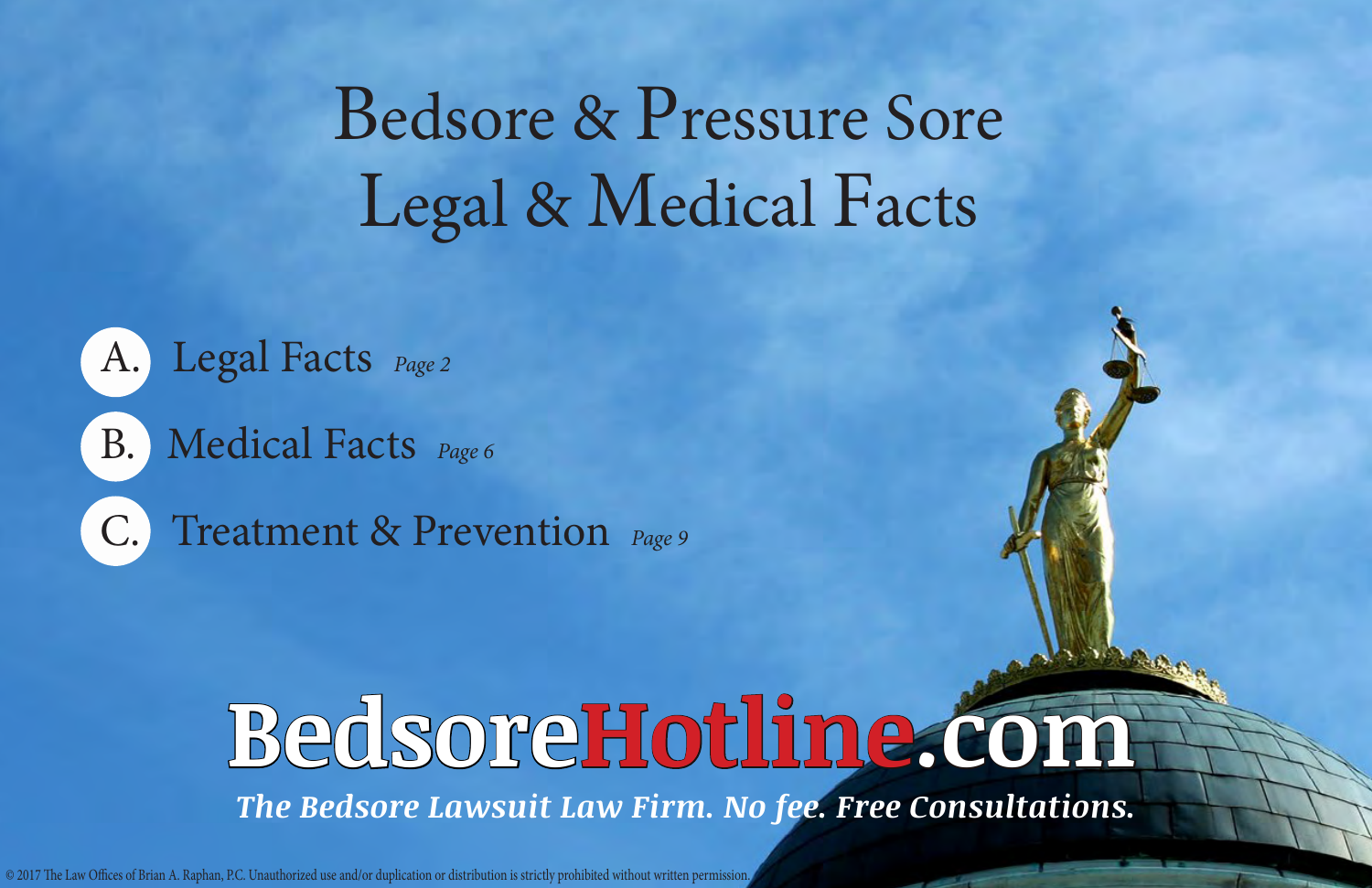# <span id="page-1-0"></span>A. Legal Facts

 *There are many aspects to a bedsore or pressure sore lawsuit. The following information will help you get an understanding of some of the expectations of the care you are entitled to receive from a hospital, nursing home, or home care provider and the basic rights you have if you unfortunately become a victim of these sores while under the care of others.*

#### **A. Bedsores: Expectation of Care**

• Federal and local laws are in place to protect patients at hospitals, nursing homes and medical facilities. If there is a deviation from the standard of practice there can be liability on behalf of the facility.

• Nurses, doctors, aides, and physical therapists must provide adequate care for all patients and have procedures in place to prevent, reduce cause, and use effective means to treat bedsores and prevent them from advancing to further stages.

• Health care providers must do a risk assessment of upon admission and reassess the risk level if conditions change. This is especially important with elderly patients.

• An immobile patient must be frequently and regularly reposition to avoid sustained pressure to the same part of the body for an extended period of time.

• Facilities must provide adequate nutrition to keep patients condition from being more susceptible to skin breakdown and pressure sores.

### **BedsoreHotline.com**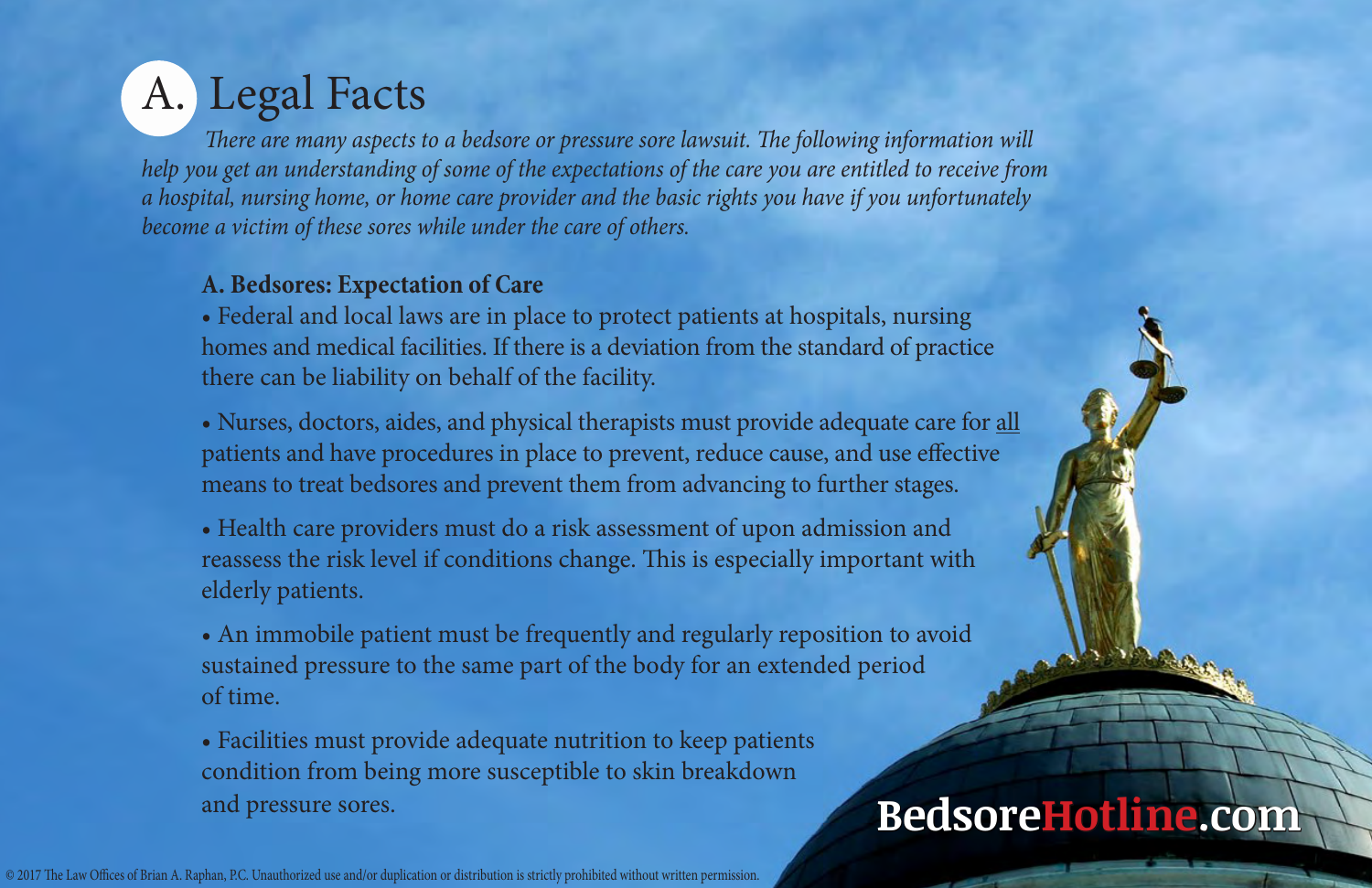#### Facts Regarding Your Legal Rights

• A bedsore victim or family of a victim may pursue a lawsuit regardless of what the healthcare facility or administrators say is the cause.

- Lawsuits may result from institutional or individual malpractice, abuse or negligence.
- Lawsuits may be filed by the family for loved ones who have died.
- You may be able to sue for and recover a monetary award from new injuries and infections, and the aggravation of old issues caused by bedsores.

• The defendants insurance company may ask you for a recorded statement describing the appearance of bedsores and treatment. Remember you have no legal obligation to give them such a statement, nor is it wise to do so. The defendant's insurance company may ask you for authorizations to obtain medical records. Let your qualified bedsore attorney release records only after he or she has reviewed them. It's best not to offer information by yourself.

 **Comments like this often indicate the hospital is at fault:**

## *"The patient is very old, sick and bedsores are common"*

**These comments by hospital or nursing home staff may be intended to blame the patient and keep you from suing for their wrongdoing.**

#### Continued next page> **BedsoreHotline.com**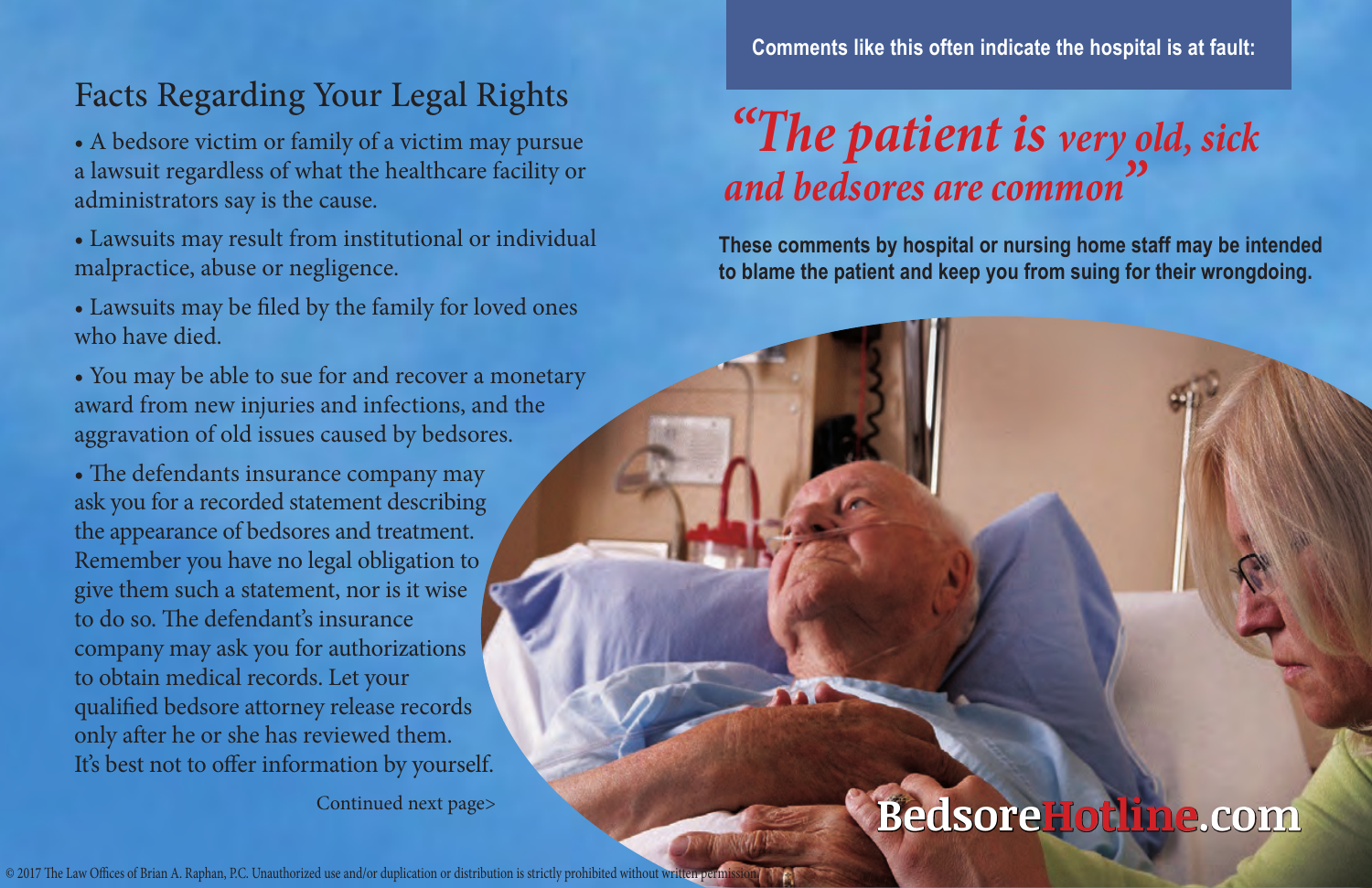#### Facts Regarding Your Legal Rights

**•** If you are persuaded by a hospital or nursing home and settle a case on your own, only to find out 6 months later you have more serious conditions than first thought, you will have forfeited your rights to recover additional money. That is why it is so important to contact an experienced bedsore attorney before you sign anything.

**•** Not every case will go to trial, nor should every case. But some do if the defendants refuse to pay. We evaluate each claim on it's merits, inform the plaintiff and together decide the monetary settlement goal and the best route to get there. This is based on our over 25 years of experience in litigation and settling cases, the extent of the injuries and suffering, the venue of the lawsuit, and the needs and justice deserved by our clients.

**•** Some insurance companies will offer you money to settle the case before you contact an attorney. This indicates the insurance company knows they'll have to pay out money and they hope to settle the claim for less with you.

They know if you have an experienced attorney he can negotiate and demand a higher amount and perhaps sue for additional damages.

*[Fact: Bedsores are not the](goo.gl/0rn8bg)  fault of the patient. The patient is the victim and should be financially compensated.*

### **BedsoreHotline.com**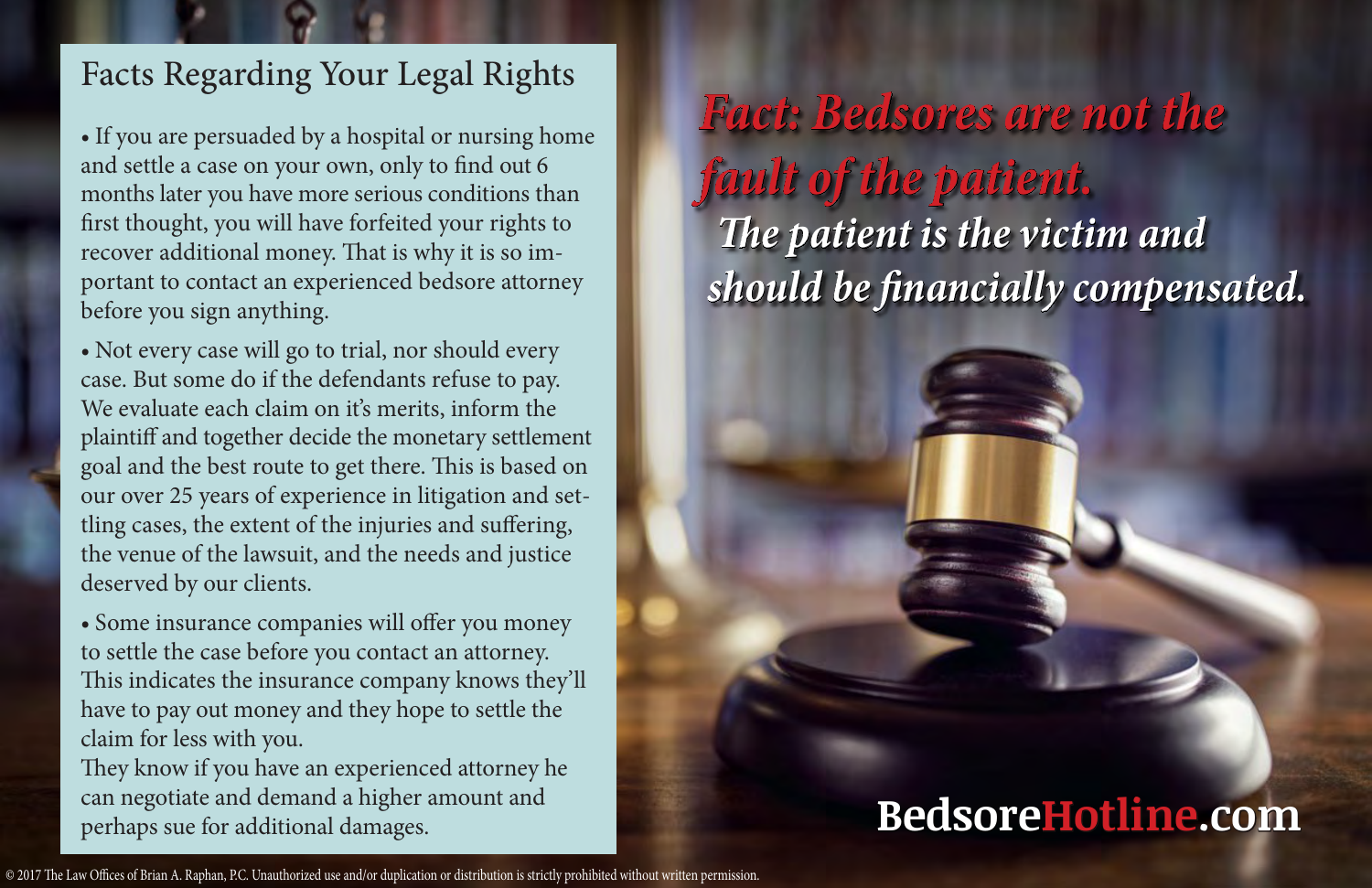#### Facts Regarding Your Legal Rights

• If an insurance company is offering you money always consult an experienced bedsore attorney. By doing so you will in all likelihood increase your net recovery even after taking out the attorney fee. There is NO FEE for you to sue. \*We only receive a portion of your proceeds upon winning your lawsuit or settling out of court if you prefer.

#### **Our team of legal and medical experts are on your side from the beginning and until you get justice for your pain & suffering.**

**•** Even if you have a lawyer, if you are not 100% satisified, or not getting the aggressive representation you deserve, it is your right to change attorneys without any additional fees. We can even easily handle the transfer of the case for you.

**•** Once a bedsore case is settled and the defendant is released, the money you received cannot be taken away, it is your money...income tax free.

*Free, no obligation consultations: By telephone, [online,](http://www.bedsorehotline.com/case-evaluator) or [in person.](goo.gl/0rn8bg)* **Call 212-268-8200** or **888-81-Hotline**

email [Bedsores@BedsoreHotline.com](mailto:Bedsores@BedsoreHotline.com?subject=I%27d%20like%20a%20free%20consultation...) for more information.

© 2017 The Law Offices of Brian A. Raphan, P.C. Unauthorized use and/or duplication or distribution is strictly prohibited without written permission. **The Bedsore Lawsuit Lawfirm** 

# *Fact:*

*There is no fee for you to sue for a bedsore, pressure sore or decubitus ulcer injury.\**

*Contact us to see if you have a valuable lawsuit. Millions have been awarded to victims.*

**The Law Offices of Brian A. Raphan, P.C 7 Penn Plaza (31st/7th Ave) New York, NY 10001**



**BedsoreHotline.com**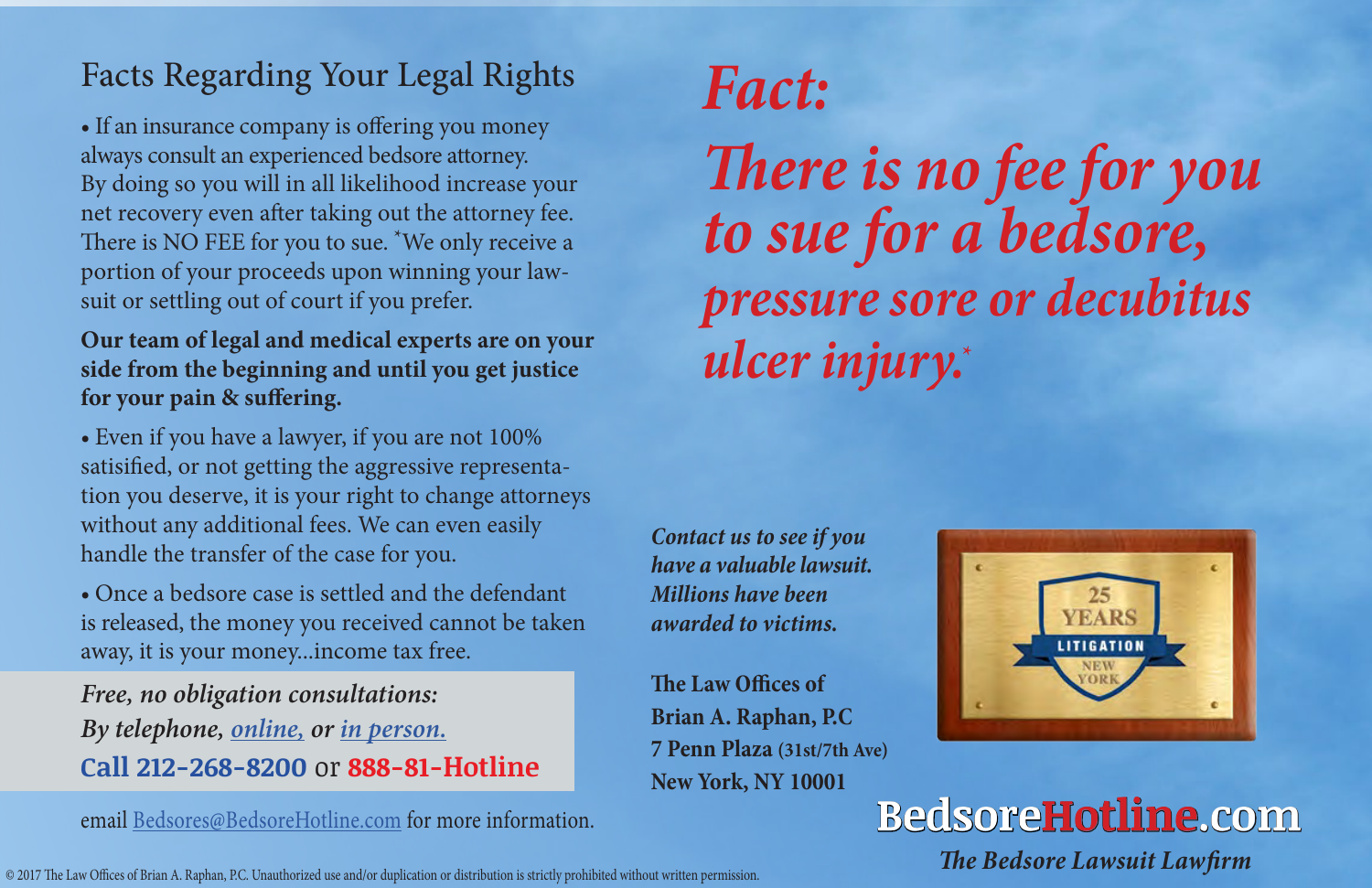### <span id="page-5-0"></span>B. Medical Facts

*There are serious major medical and life threatening issues surrounding bedsores.*

Bedsores or Pressure sores, also known as decubitis ulcers, are areas of damage to the skin and underlying tissue caused by constant pressure or friction.

This type of skin damage can develop quickly in anyone, with reduced mobility, such as the elderly or those confined to a bed in the hospital, nursing home or even in their own home or wheelchair. The sores can be difficult to treat and can lead to serious health complications. The skin over bony areas such as the heels, elbows, the back of the head, hips, lower back (sacrum), spine, and the tailbone are particularly at risk. Lack of adequate blood flow from the pressure of skin against a bone area can cause the affected tissue to die.

If left untreated, additional serious medical problems, infections, abcess, sepsis--bacteria entering the bloodstream, and necrosis can quickly occur in a matter of days. Intense pain and suffering of the patient increases. Daily wound care, surgeries, even amputation may be needed and advanced life long medical complications and unfortunately death may occur.

© 2017 The Law Offices of Brian A. Raphan, P.C. Unauthorized use and/or duplication or distribution is strictly prohibited without written permission.

### **BedsoreHotline.com**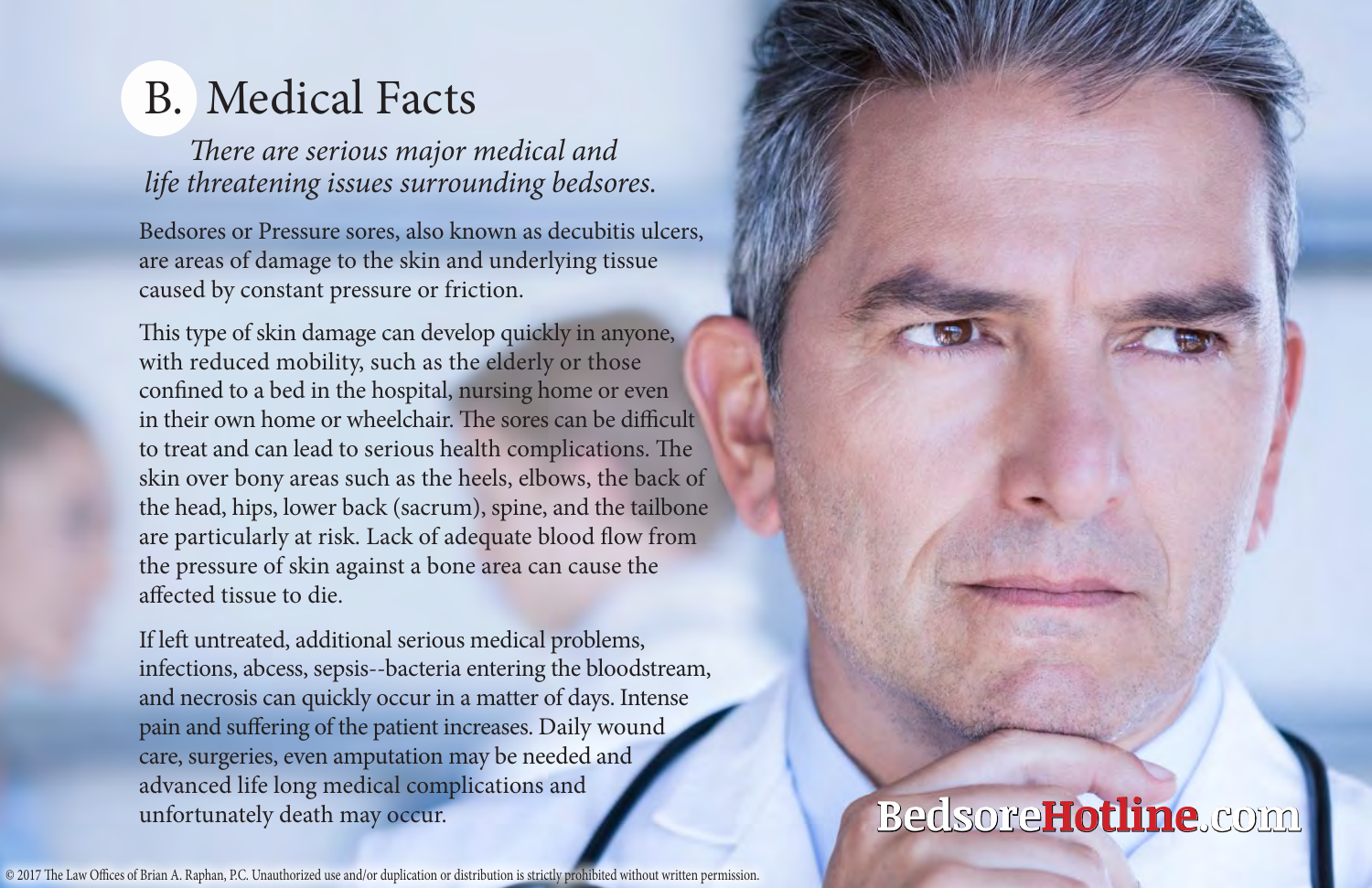### Medical Facts *continued.*

#### *Understanding the stages of Bedsores*



*Bedsores, Pressure Sores, Decubitus Ulcers sores are graded to four levels, including:*

• **Stage 1** – skin discoloration, usually red, blue, purple or black. Pain may be experienced without breaks or tears.

• **Stage 2** – some skin loss or damage involving the top-most skin layers. Ulcer develops and wound may break open.

• **Stage 3** – necrosis (death) or damage to the skin patch, limited to the skin layers. A deeper more painful crater develops.

• **Stage 4** – necrosis (death) or damage to the skin patch and much deeper hole through to tendon, joint and even bone. Exposed bone can also be seen at this stage.

 *Note: Stages can progress very quickly, especially in elders and patients with reduced mobility confined to a bed or wheelchair. The sores can be difficult to treat and can lead to serious complications. The death rate amongst victims is highest at Stage 4.*

*Seek medical treatment from a doctor or wound care specialist as soon as you notice bedosres.*

#### **BedsoreHotline.com**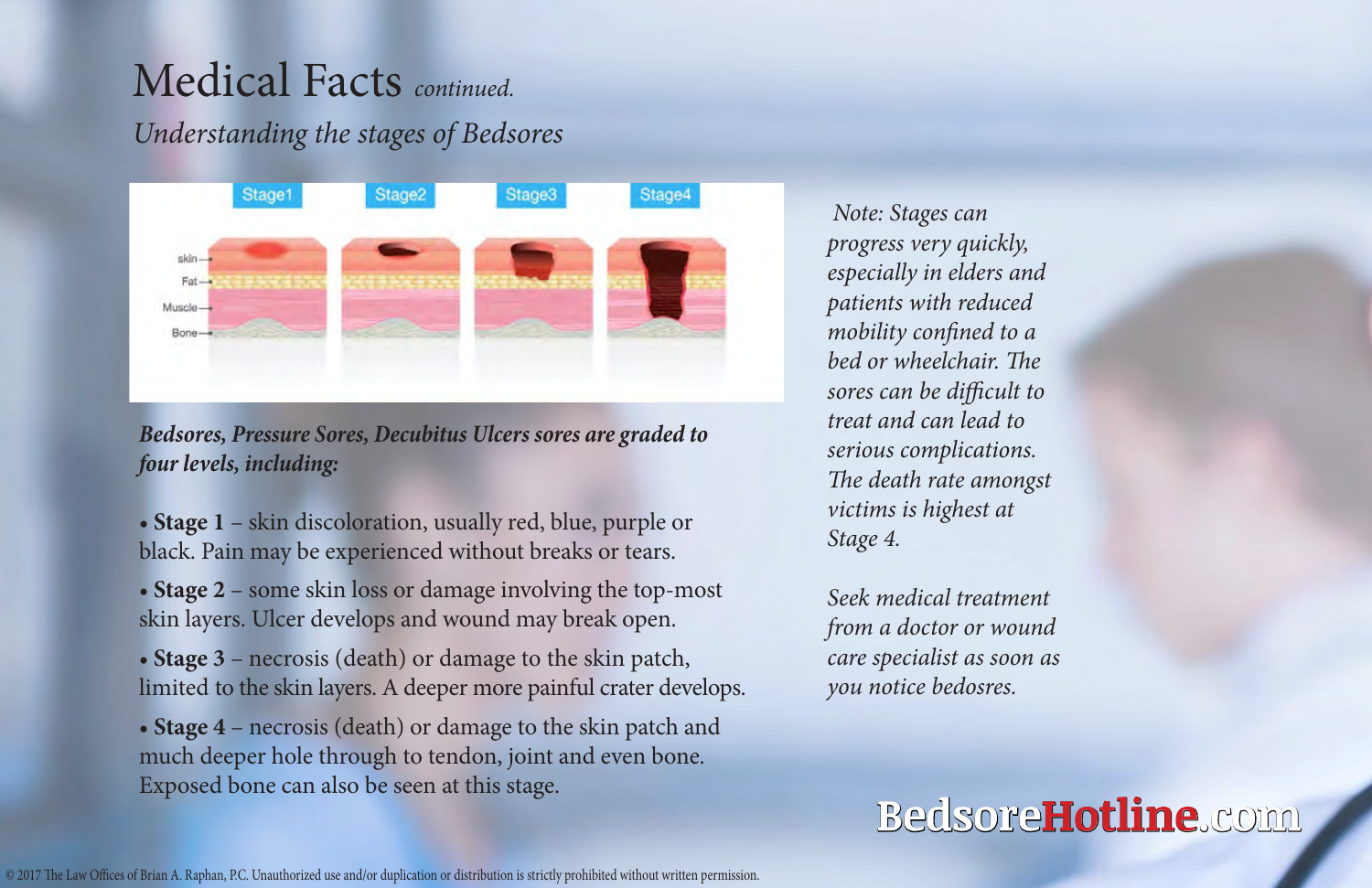### Medical Facts *continued.*

Although these risk factors may increase the chance of bedsores or pressure sores, they should not happen while in the care of medical professionals, nurses, or any aide whose duty it is to care for

#### *Risk factors:*

- Restricted to either sitting or lying down
- Immobility and paralysis Malnutrition
- Obesity Urinary and fecal incontinence
- Poor physical condition Advanced age

a patient. Proper attention and care such as regularly turning the patient in frequent intervals is their duty and your legal right.

When a person is bedridden or in a wheelchair bedsores can occur in a number of areas. They are are most likely to develop on parts of the body where there is constant pressure against skin and bone.

#### *Locations of sores:*

- Lower back/sacrum Tailbone Buttocks
- Shoulders Hips Knees Heels Elbows
- Back of head Spine Rims of ear

*(Any location where skin quality is compromised and there is increased constant pressure against bone)*

If visiting an elderly loved one in a hospital or nursing home, check their skin in these areas. Especially if they are immobile or do not have the ability to communicate. Do not rely on staff to have the concern that you as a family member may have.

### **BedsoreHotline.com**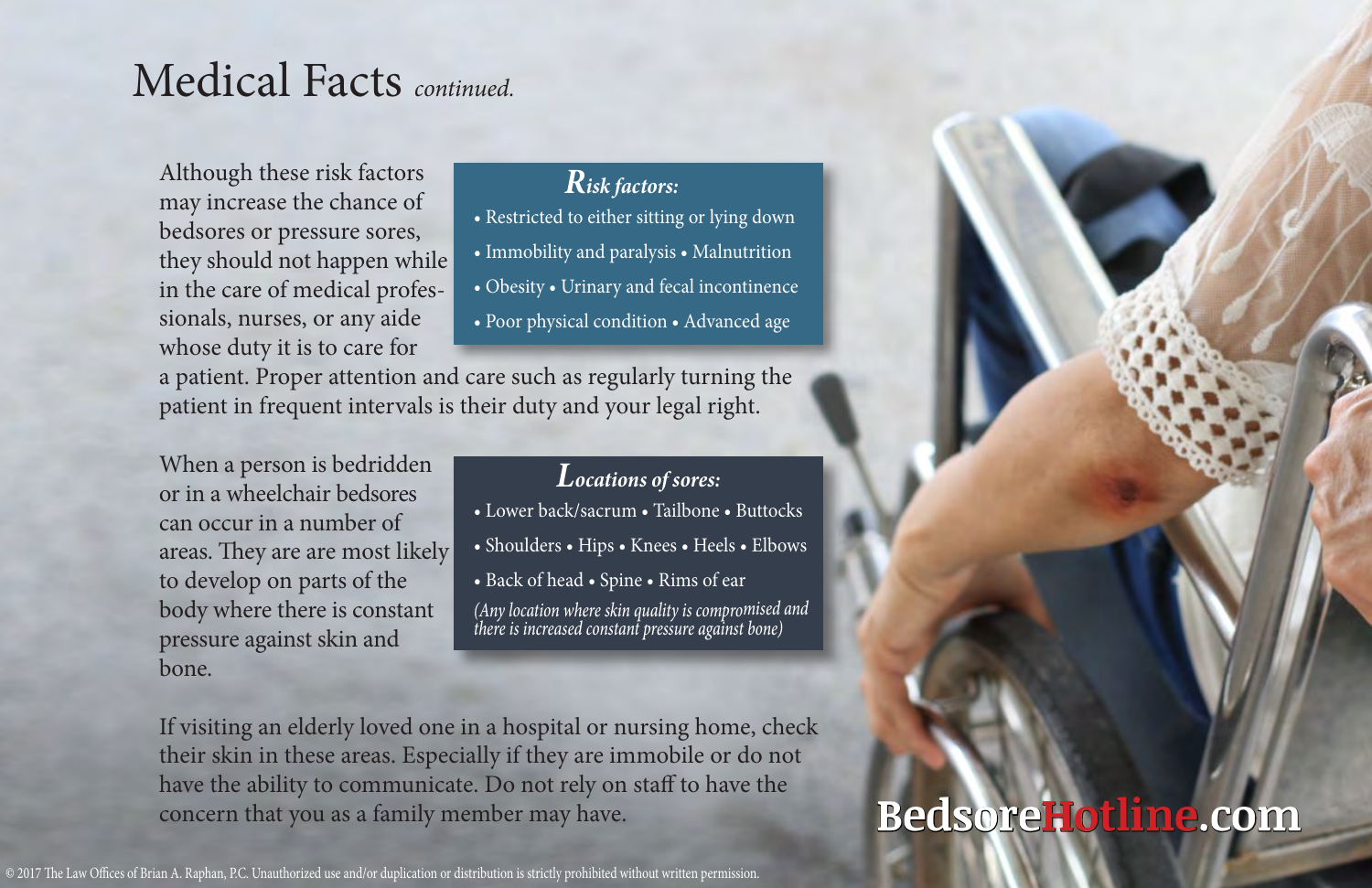# <span id="page-8-0"></span>C. Treatment & Prevention

Hospitals, nursing homes and home aides are required by law to provide proper care for patients. Unfortunately this is not always the case. In many circumstances the patients may be immobile and have a medical affliction where they can not even speak for themselves to ensure they are getting the proper treatment they deserve.

To prevent skin damage, you need to relieve the pressure, reduce the time that pressure is applied and improve skin quality. A plan must be developed by those in charge and every caregiver must follow. This plan will include position changes, supportive devices, daily skin care, removable of feces and urine against the skin, a nutritious diet and methods to reduce infection and the spread of the disease. A routine and ongoing nursing assessment is also required for those at high risk of pressure sores.

#### **Daily skin care strategies for preventing pressure sores include:**

- Checking the skin at least daily for redness, tears, swelling or signs of discoloration.
- Keeping the skin at the right moisture level, as damage is more likely to occur if skin is either too dry or too moist.
- Use moisturizing products to keep skin supple and prevent dryness.
- Never massage bony areas because the skin is too delicate.
- Pillows may be used as soft buffers between the skin and the bed or chair.

#### **BedsoreHotline.com**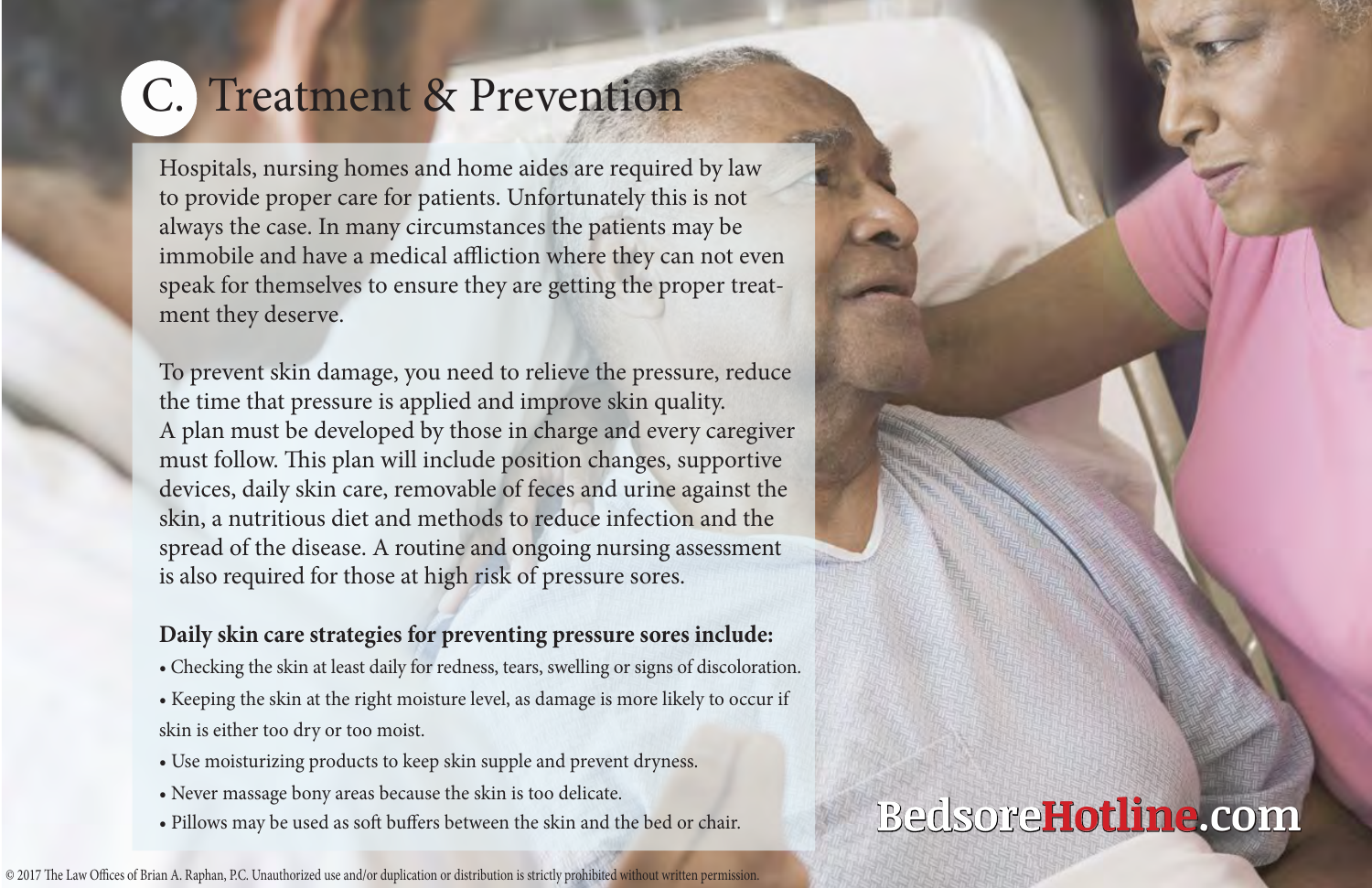#### Treatment & Prevention *continued*

*Proper care often takes a team approach. Depending on the severity of the sore, members may include:*

- A physician who oversees the treatment plan.
- •A physician or specialist specializing in wound care.
- Nurses or medical assistants who provide both care, risk assessment and information for managing wounds
- A social worker who helps you or your family access resources and addresses concerns related to current an long-term recovery.
- A physical therapist who helps with improving mobility
- A dietitian who monitors the nutritional needs.
- A neurosurgeon, orthopedic surgeon or plastic surgeon, depending on whether you need surgery and what type.



**There are a variety of methods available to manage bedsores and promote healing, depending on the severity wound.** 

#### These include:

- Regular position changes
- Special mattresses and beds and boots that reduce pressure
- Dressings to keep the sore moist and to also keep the surrounding skin dry
- Light packing of any empty skin spaces with dressings to help prevent infection and aid in healing
- Regular cleaning with appropriate solutions
- Specific drugs and chemicals applied to the area, if an infection persists
- Surgery to remove the damaged tissue
- Debridement either surgically or with enzymes
- Operations to close the wound, using skin grafts if necessary

### **BedsoreHotline.com**